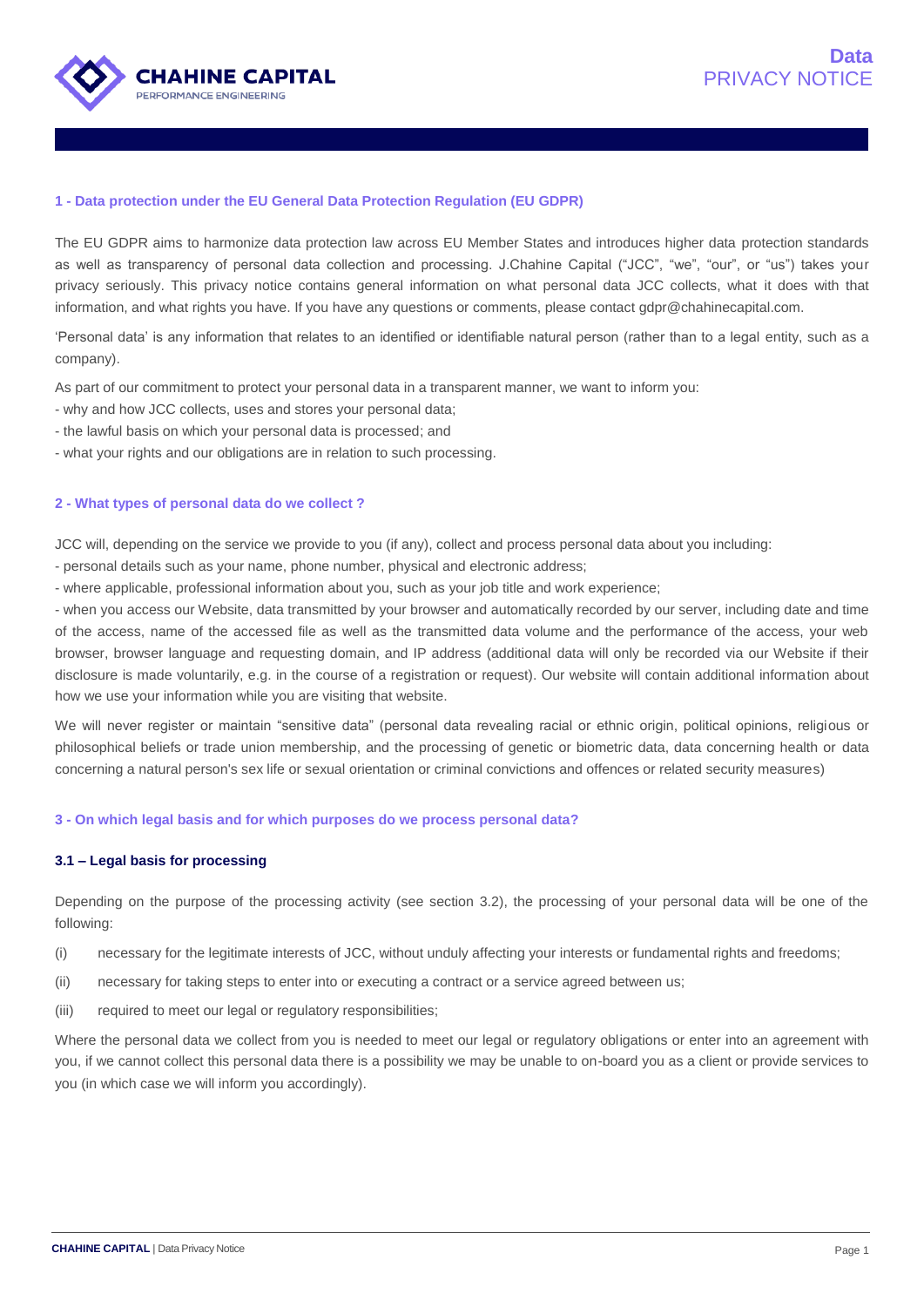

## **3.2 – Purposes of processing**

We always process your personal data for a specific purpose and only process the personal data which is relevant to achieve that purpose. In particular, we process personal data for the following purposes:

a) providing services to you and ensuring their proper execution;

b) managing our relationship with you, including communicating with you in relation to the products and services you obtain from us; c) contacting you for direct marketing purposes about our products and services;

d) any other purposes we notify to you from time to time.

**4 - Who has access to personal data and with whom are they shared ?**

### **4.1 – Service providers**

In some instances, we share personal data with our suppliers, including companies of our group and other business partners who provide services to us, such as IT and hosting providers, marketing providers, communication services and printing providers, and others. When we do so we take steps to ensure they meet our data security standards, so that your personal data remains secure.

### **4.2 – Public or regulatory authorities**

We could disclose personal data to public authorities, regulators or governmental bodies, including when required by law or regulation, under a code of practice or conduct, or when these authorities or bodies require us to do so.

### **4.3 – Others**

We could disclose personal data to public authorities, regulators or governmental bodies, including when required by law or regulation, under a code of practice or conduct, or when these authorities or bodies require us to do so.

### **5 - International transfers of personal data**

The Recipients referred to in section 4 above can be located outside the European Economic Area. In those cases, except where the relevant country has been determined by the European Commission to provide an adequate level of protection, JCC requires such recipients to comply with appropriate measures designed to protect personal data contained within a binding legal agreement.

### **6 - How long do we store your data?**

We will only retain personal data for as long as necessary to fulfil the purpose for which it was collected or to comply with legal, regulatory or internal policy requirements.

### **7 – Your rights**

You have a right to ask JCC to rectify inaccurate personal data we collect and process and the right to request restriction of your personal data pending such a request being considered.